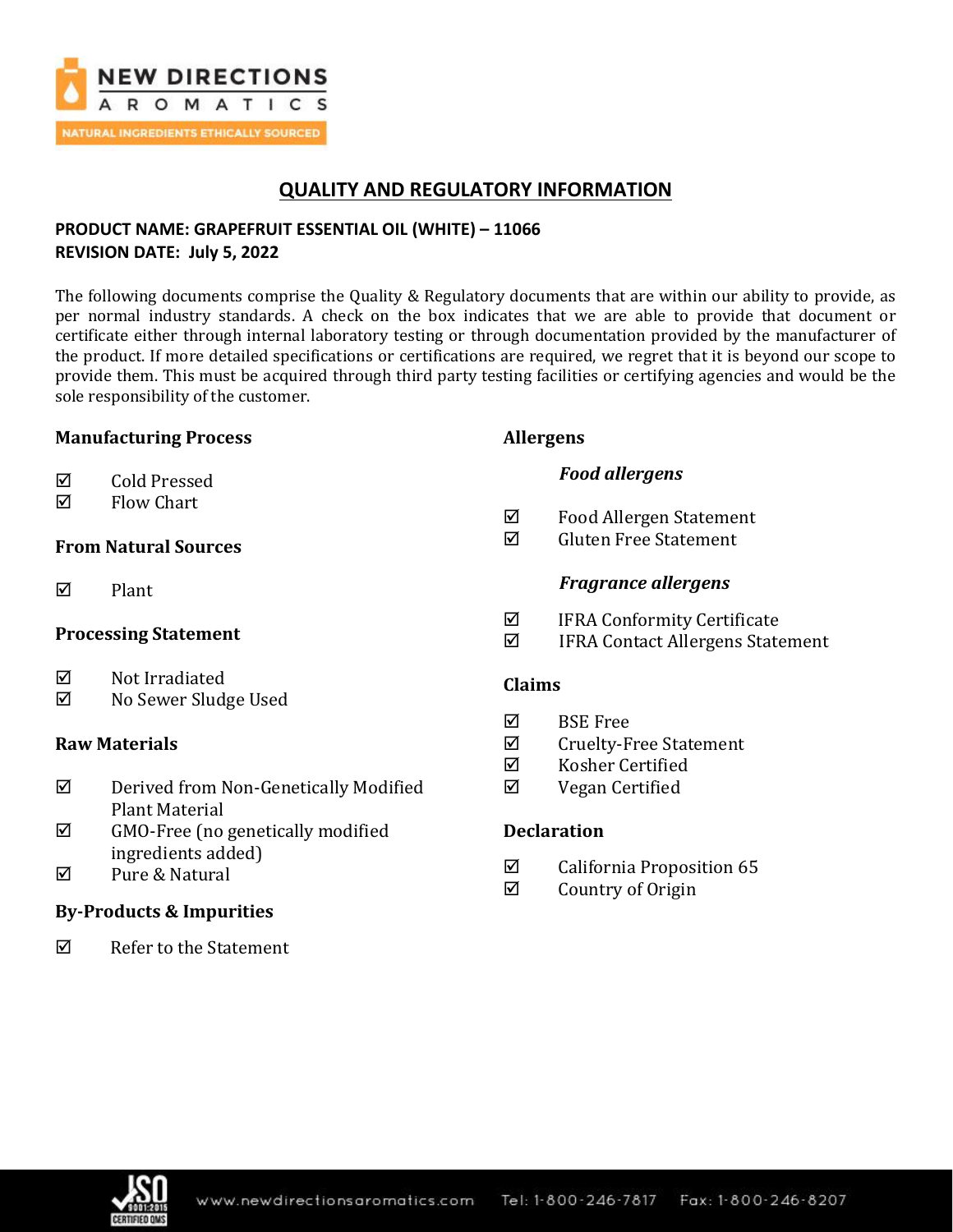

# **FLOW CHART**

### **PRODUCT NAME: GRAPEFRUIT ESSENTIAL OIL (WHITE) – 11066**



#### **Disclaimer & Caution:**

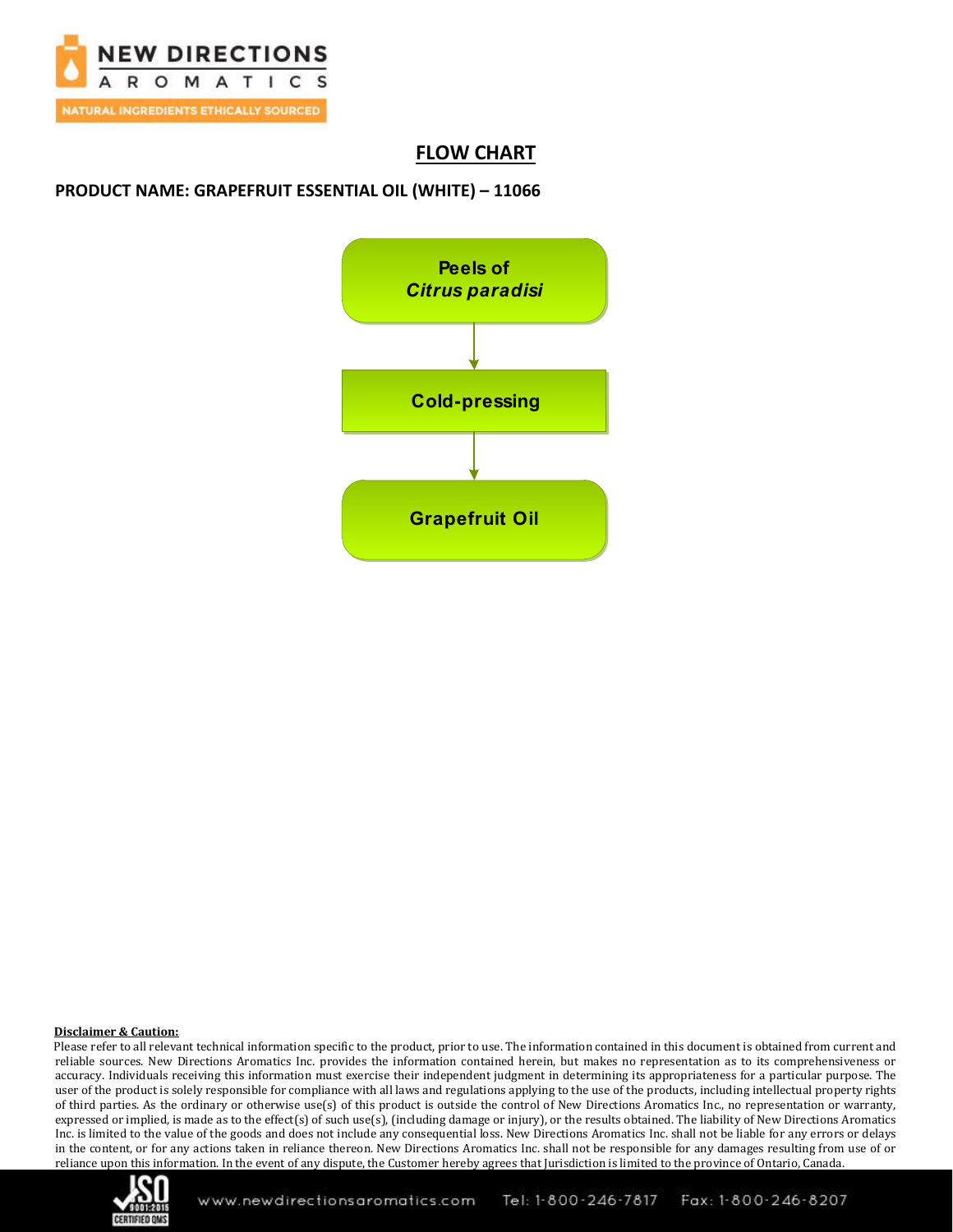

# **NON-IRRADIATION STATEMENT**

# **PRODUCT NAME: GRAPEFRUIT ESSENTIAL OIL (WHITE) – 11066**

We hereby declare that, to the best of our knowledge, this product has not been irradiated and does not contain any ingredient that has gone through any irradiation.

#### **Disclaimer & Caution:**

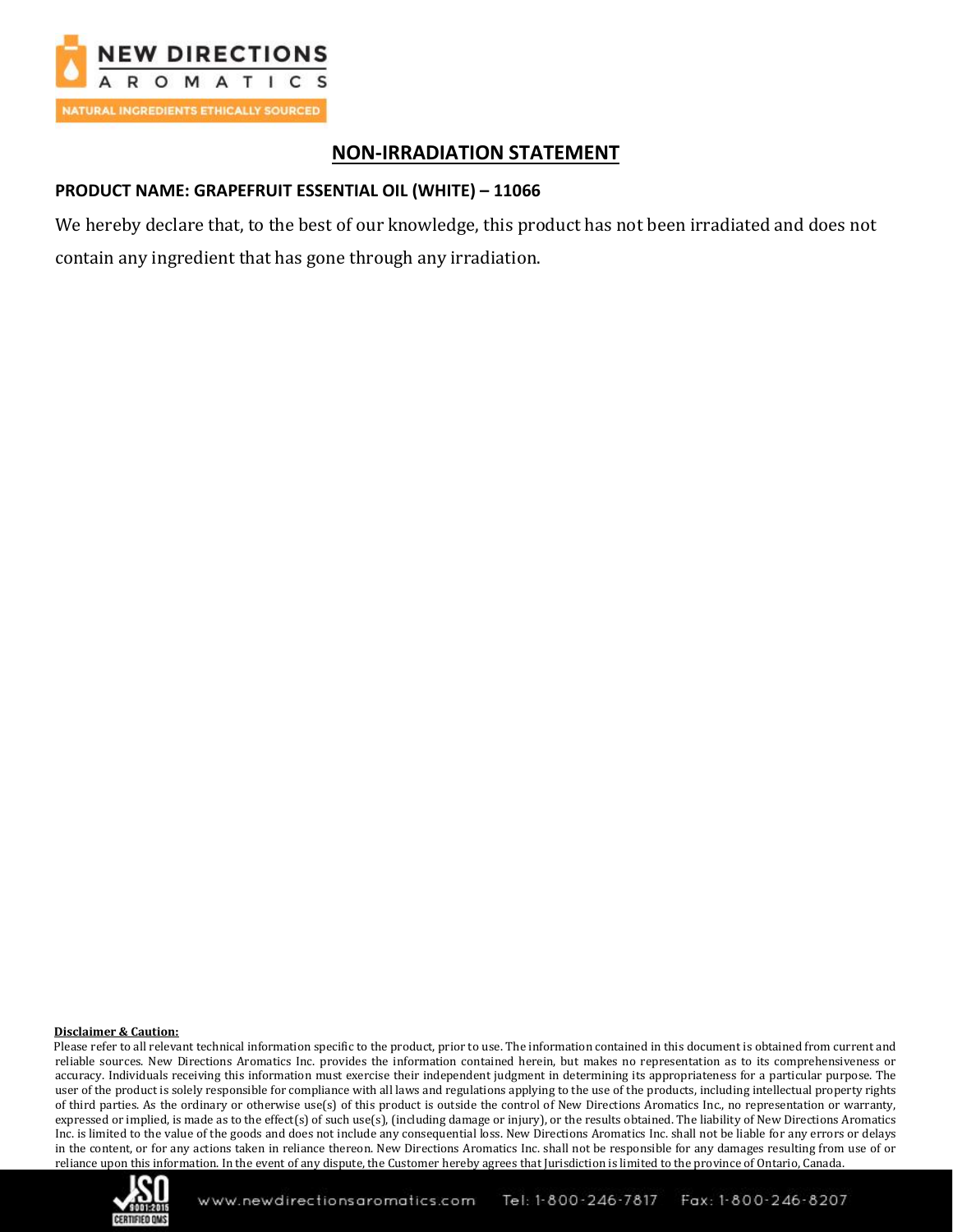

# **SEWER SLUDGE STATEMENT**

# **PRODUCT NAME: GRAPEFRUIT ESSENTIAL OIL (WHITE) – 11066**

We hereby declare that, to the best of our knowledge, this product is free from, and was not processed with, sewer sludge.

#### **Disclaimer & Caution:**

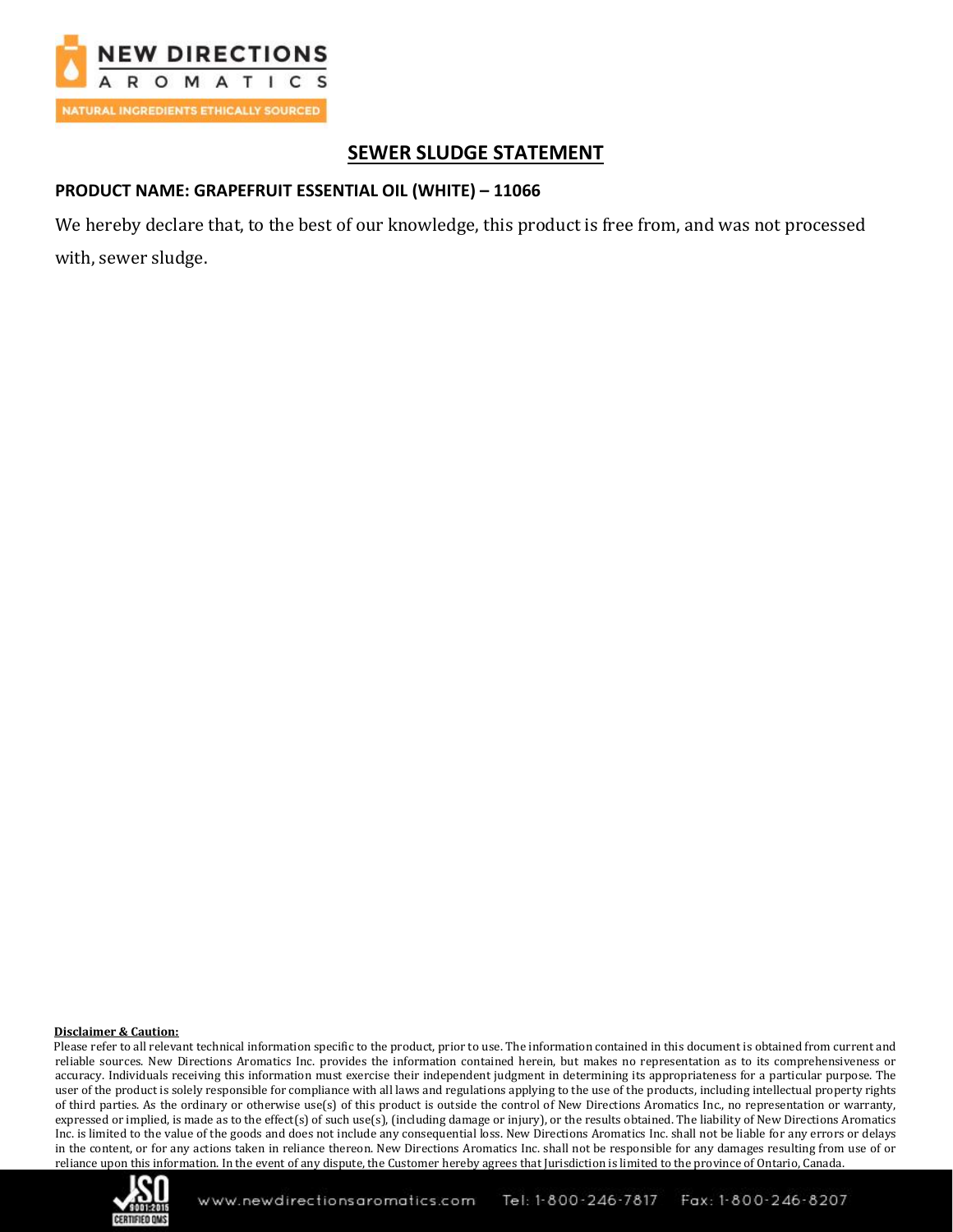

# **GMO STATEMENT**

# **PRODUCT NAME: GRAPEFRUIT ESSENTIAL OIL (WHITE) – 11066**

We hereby declare that, to the best of our knowledge, this product was not produced from or with GMO plant material.

#### **Disclaimer & Caution:**

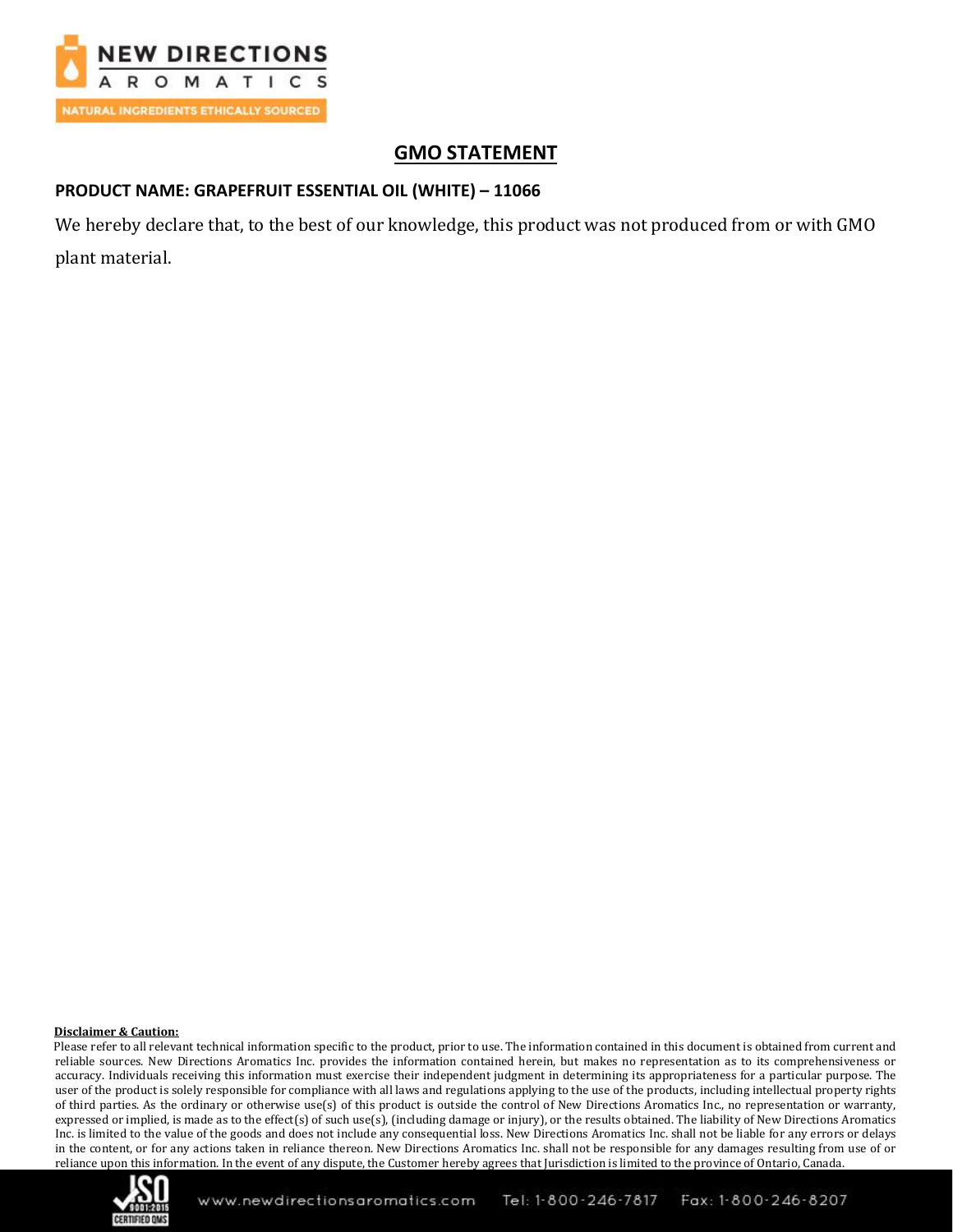

# **PURE & NATURAL STATEMENT**

### **PRODUCT NAME: GRAPEFRUIT ESSENTIAL OIL (WHITE) – 11066**

We hereby declare that, to the best of our knowledge, this product is 100 % pure and natural.

#### **Disclaimer & Caution:**

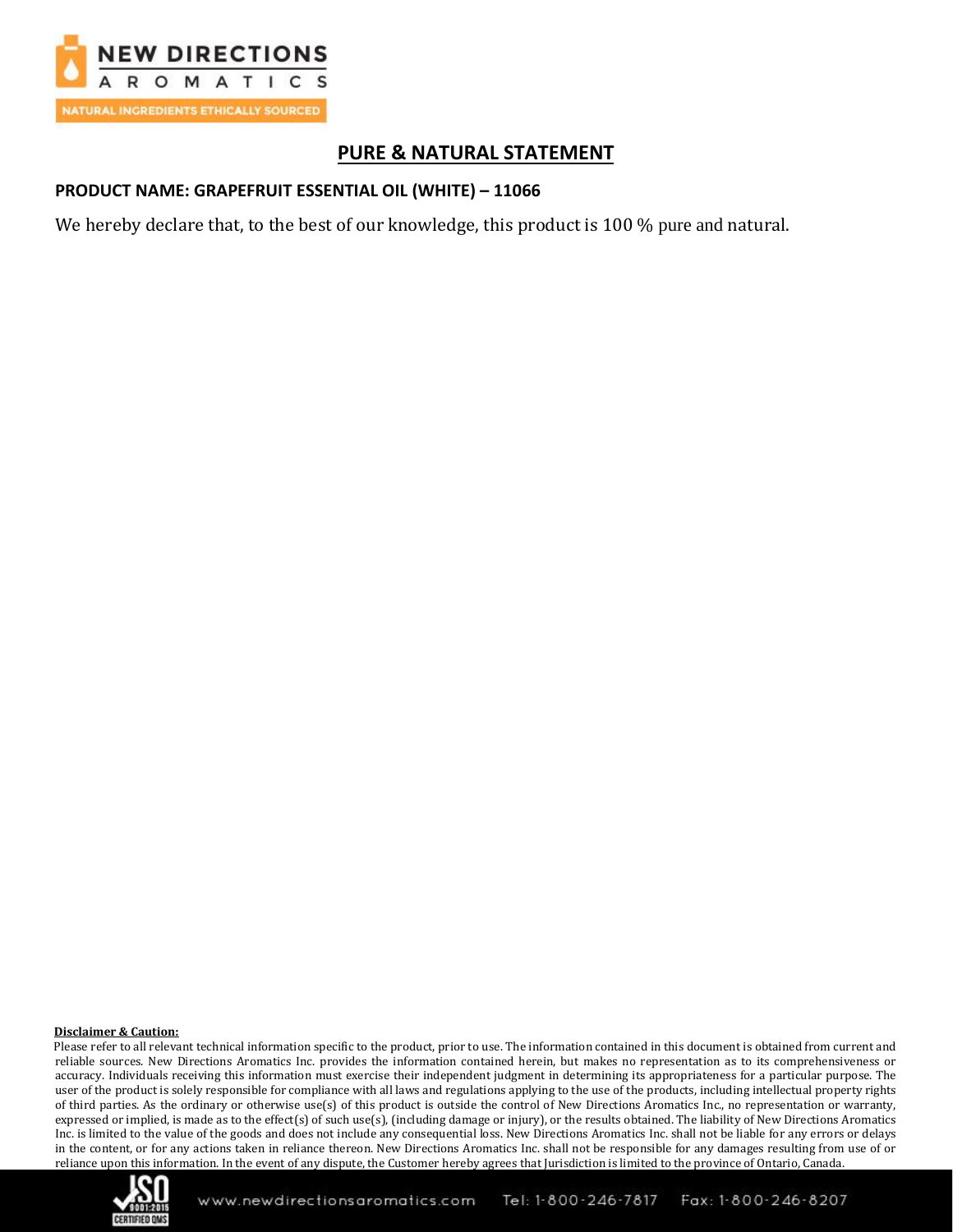

# **BY-PRODUCTS & IMPURITIES STATEMENT**

# **PRODUCT NAME: GRAPEFRUIT ESSENTIAL OIL (WHITE) – 11066**

We hereby declare that, to the best of our knowledge, this product does not contain any of the following by-products and impurities:

- Parabens
- **Phthalates**
- Solvents or Residual Solvents

### **Disclaimer & Caution:**

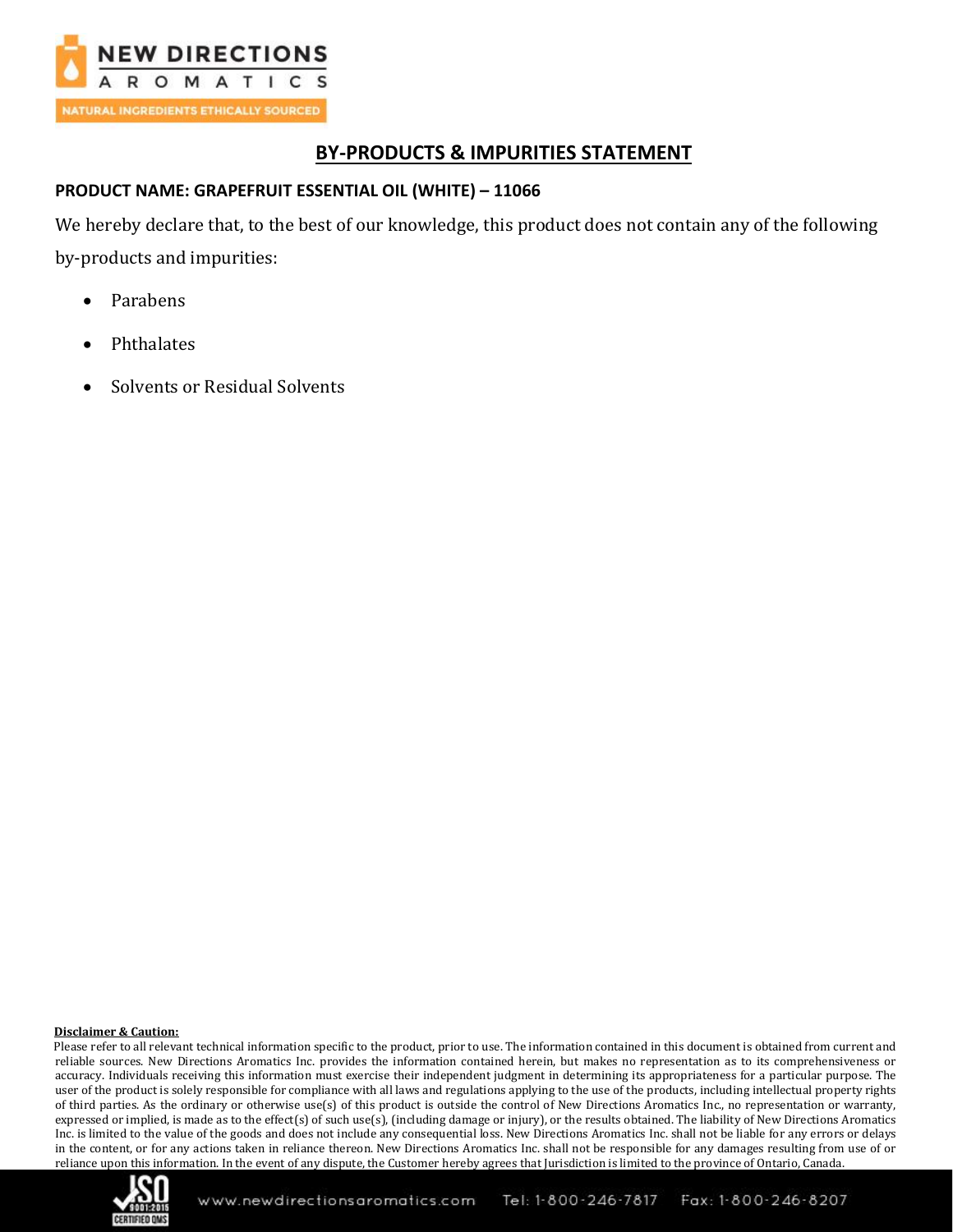

# **FOOD ALLERGEN INFORMATION**

### **PRODUCT NAME: GRAPEFRUIT ESSENTIAL OIL (WHITE) – 11066**

| Component                                               | Present in the product |  |
|---------------------------------------------------------|------------------------|--|
| Peanuts (and/or derivatives,) e.g., protein oil         | No                     |  |
| Tree Nuts (and/or derivatives)                          | N <sub>o</sub>         |  |
| Seeds (Mustard, Sesame) (and/or derivatives)            | N <sub>o</sub>         |  |
| Wheat, Barley, Rye, Oats, Spelt, Kamut or their hybrids | N <sub>0</sub>         |  |
| Gluten                                                  | N <sub>o</sub>         |  |
| Soybeans (and/or derivatives)                           | N <sub>o</sub>         |  |
| Dairy (including lactose) or Eggs                       | No                     |  |
| Fish or their products                                  | No                     |  |
| Shellfish or their products                             | No                     |  |
| Celery (and/or derivatives)                             | N <sub>o</sub>         |  |
| Lupin (and/or derivatives)                              | N <sub>o</sub>         |  |
| Sulphites (and derivatives) (added or $\geq$ 10 ppm)    | No                     |  |

#### **Disclaimer & Caution:**

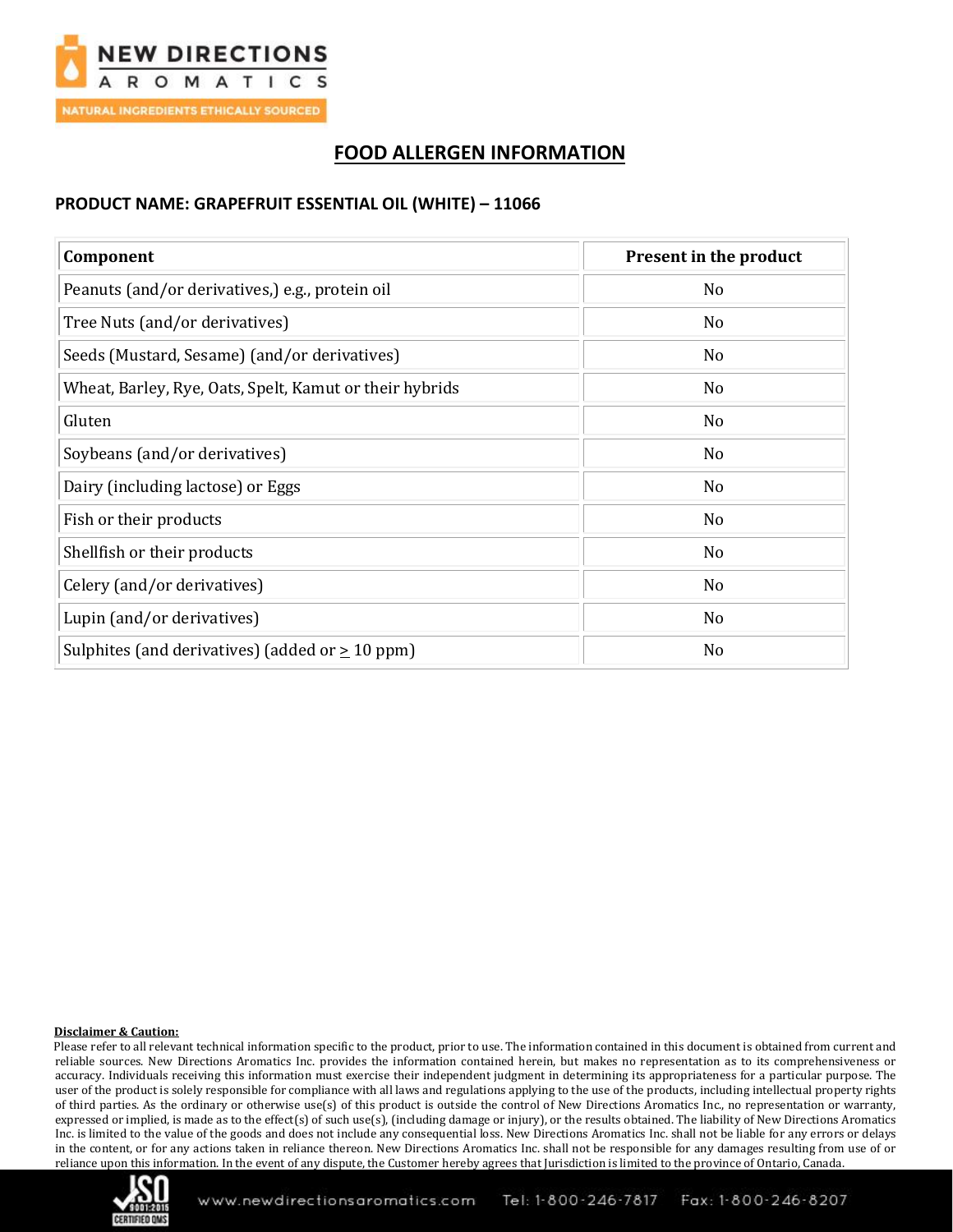

# **GLUTEN STATEMENT**

### **PRODUCT NAME: GRAPEFRUIT ESSENTIAL OIL (WHITE) – 11066**

We hereby declare that, to the best of our knowledge, this product is gluten-free and was not manufactured with any ingredients containing gluten.

#### **Disclaimer & Caution:**

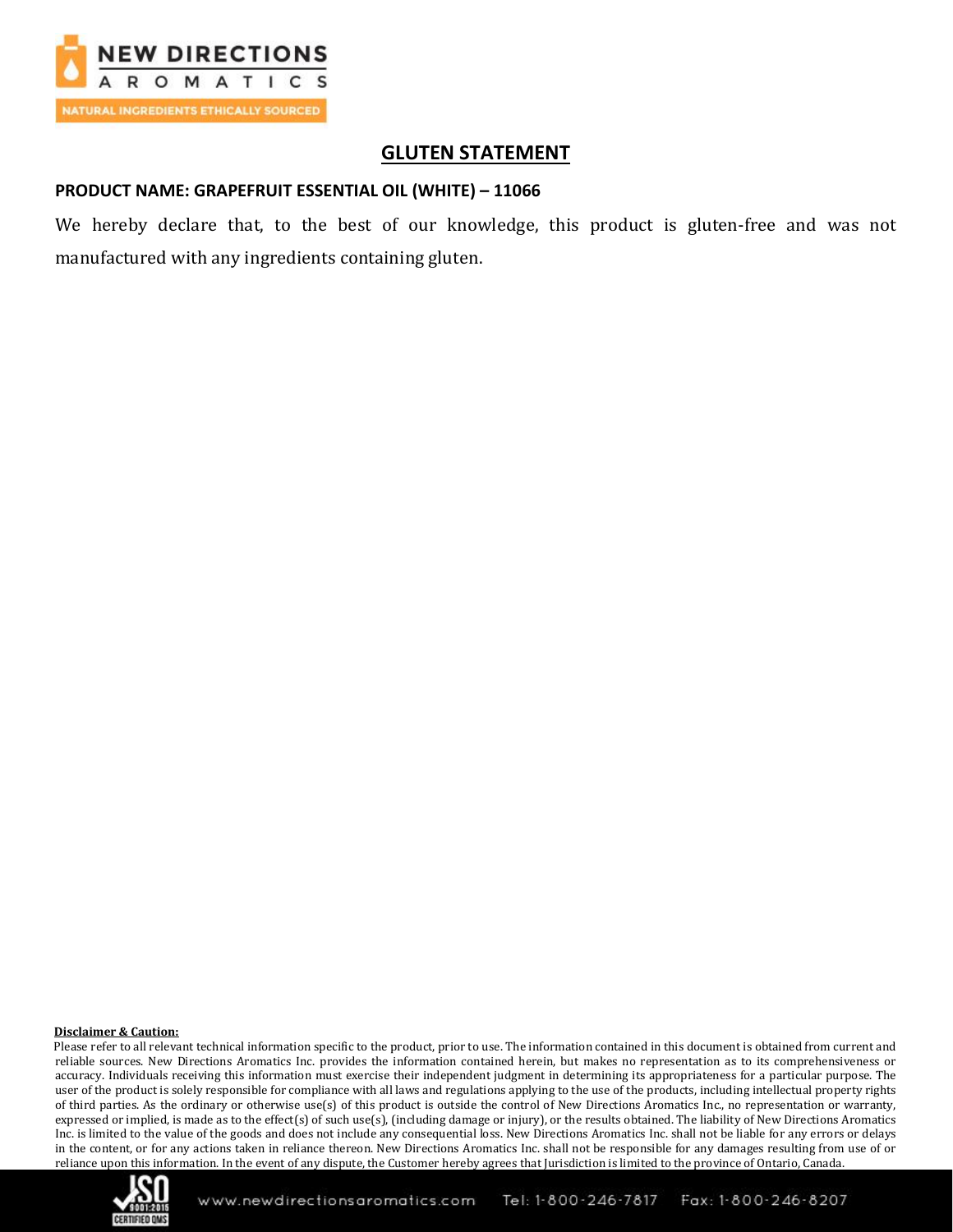

# **IFRA STANDARDS CONFORMITY CERTIFICATE**

### **PRODUCT NAME: GRAPEFRUIT ESSENTIAL OIL (WHITE) – 11066**

We certify that the above mixture is in compliance with the Standards of the INTERNATIONAL FRAGRANCE ASSOCIATION (IFRA), up to and including the 50th Amendment to the IFRA Standards (published June, 2021), provided it is used in the following category(ies) at a maximum concentration level of:

| <b>Application</b> | Maximum usage rate (%) |
|--------------------|------------------------|
| Category 1         | 11                     |
| Category 2         | 3.2                    |
| Category 3         | 10                     |
| Category 4         | 60                     |
| Category 5A        | 15                     |
| Category 5B        | 15                     |
| Category 5C        | 15                     |
| Category 5D        | 5.1                    |
| Category 6         | 35                     |
| Category 7A        | 20                     |
| Category 7B        | 20                     |
| Category 8         | 5.1                    |
| Category 9         | 100                    |
| Category 10A       | 100                    |
| Category 10B       | 100                    |
| Category 11A       | 5.1                    |
| Category 11B       | 5.1                    |
| Category 12        | No Restriction         |

#### **Disclaimer & Caution:**

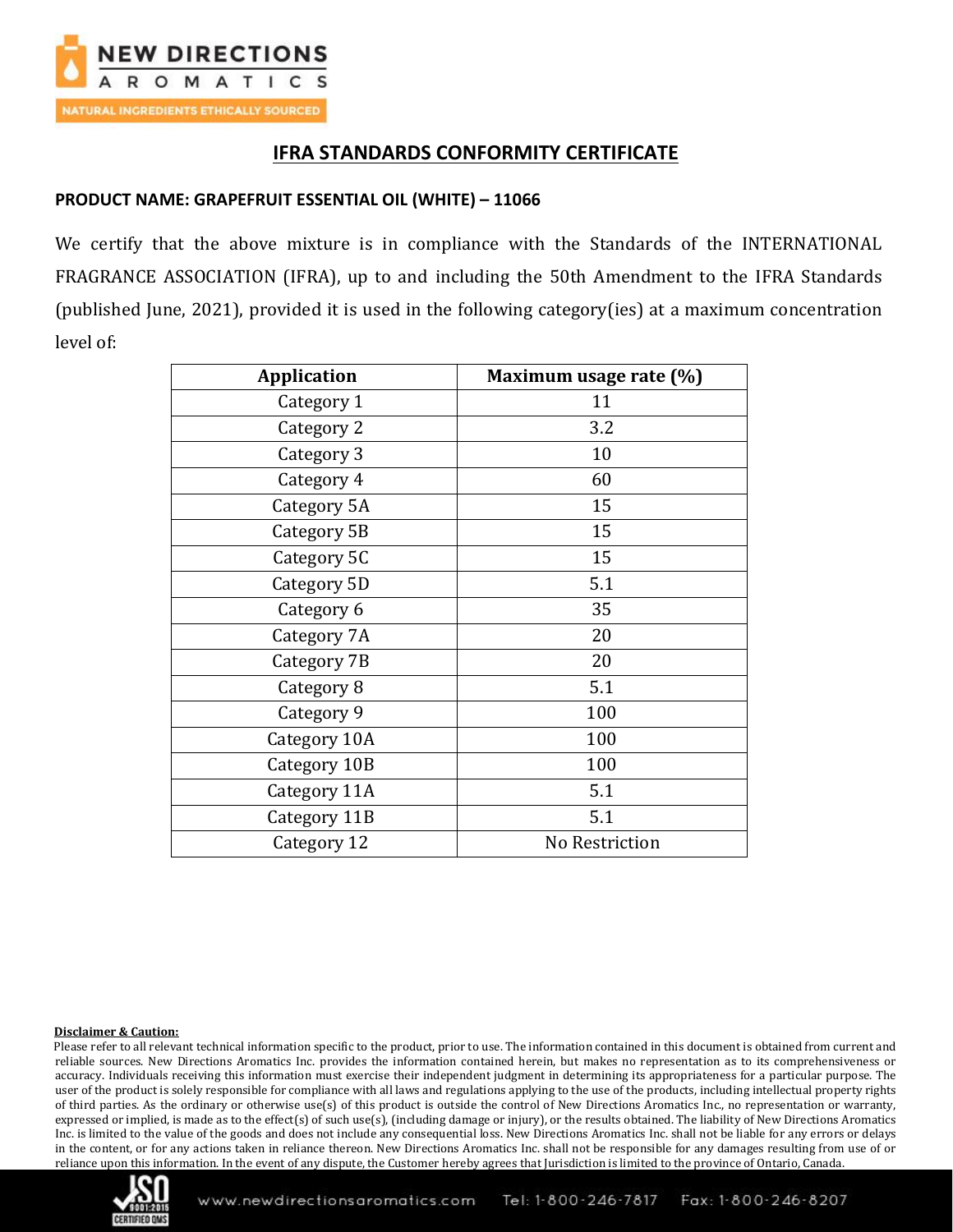

### **IFRA 50th AMENDMENT CATEGORIES**

| Category        | <b>Product Type</b>                                                                                |
|-----------------|----------------------------------------------------------------------------------------------------|
| $\mathbf{1}$    | Products applied to the lips                                                                       |
| $\overline{2}$  | Products applied to the axillae                                                                    |
| 3               | Products applied to the face/body using fingertips                                                 |
| $\overline{4}$  | Products related to fine fragrance                                                                 |
| 5               | Products applied to the face and body using the hands (palms), primarily leave-on:                 |
| 5A              | Body lotion products applied to the body using the hands (palms), primarily leave-on               |
| 5B              | Face moisturizer products applied to the face using the hands (palms), primarily leave-on          |
| 5C              | Hand cream products applied to the hands using the hands (palms), primarily leave-on               |
| 5D              | Baby Creams, baby Oils and baby talc                                                               |
| 6               | Products with oral and lip exposure                                                                |
| $\overline{7}$  | Products applied to the hair with some hand contact                                                |
| <b>7A</b>       | Rinse-off products applied to the hair with some hand contact                                      |
| <b>7B</b>       | Leave-on products applied to the hair with some hand contact                                       |
| 8               | Products with significant anogenital exposure                                                      |
| 9               | Products with body and hand exposure, primarily rinse off                                          |
| 10              | Household care products with mostly hand contact                                                   |
| 10A             | Household care excluding aerosol products (excluding aerosol/spray products)                       |
| 10 <sub>B</sub> | Household aerosol/spray products                                                                   |
| 11              | Products with intended skin contact but minimal transfer of fragrance to skin from inert substrate |
| <b>11A</b>      | Products with intended skin contact but minimal transfer of fragrance to skin from inert substrate |
|                 | without UV exposure                                                                                |
| 11B             | Products with intended skin contact but minimal transfer of fragrance to skin from inert substrate |
|                 | with potential UV exposure                                                                         |
| 12              | Products not intended for direct skin contact, minimal or insignificant transfer to skin           |

#### **Disclaimer & Caution:**

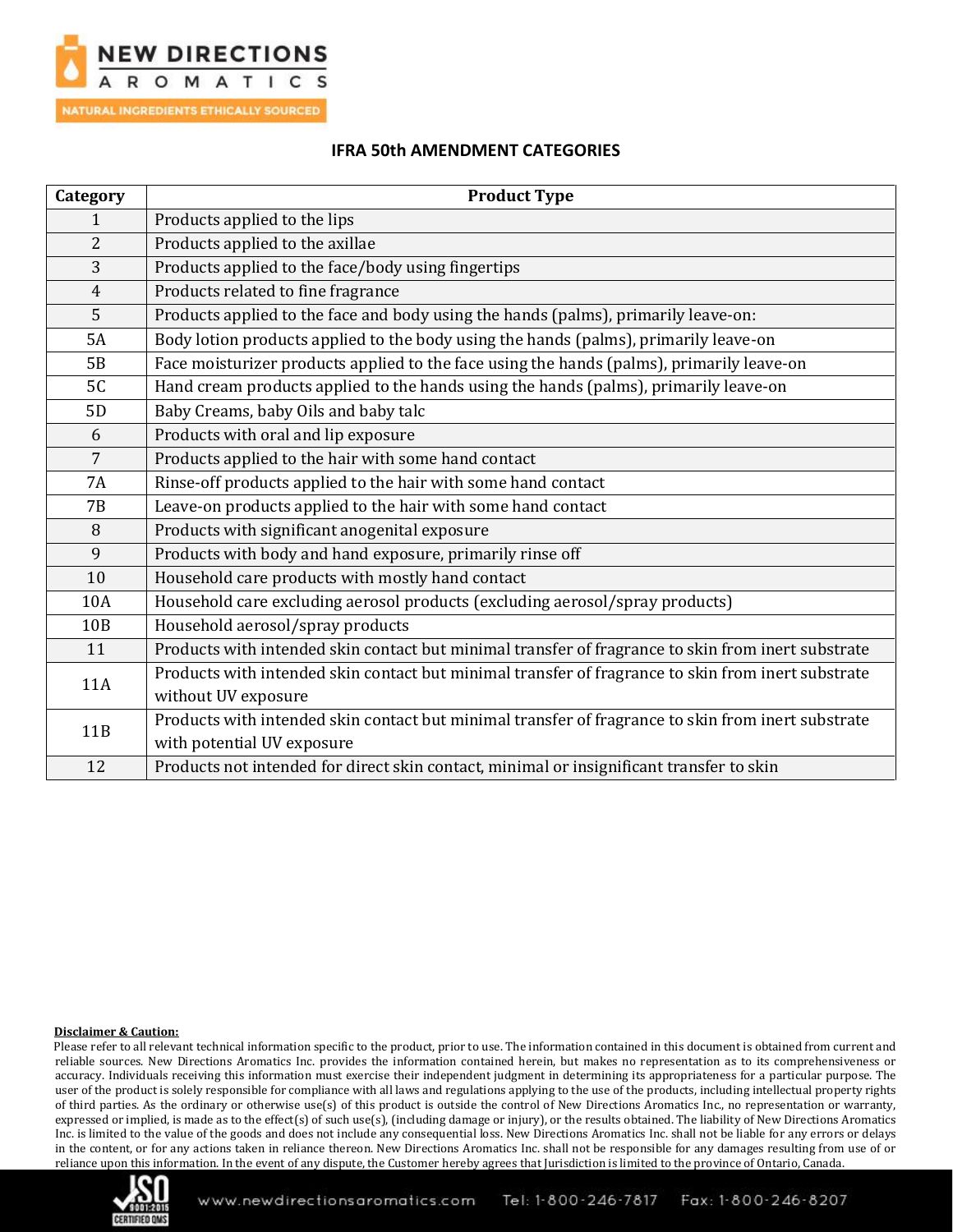

# **IFRA FRAGRANCE ALLERGEN STATEMENT**

# **PRODUCT NAME: GRAPEFRUIT ESSENTIAL OIL (WHITE) – 11066**

| <b>Ingredients</b>                                           | CAS#           | $\frac{0}{0}$    |
|--------------------------------------------------------------|----------------|------------------|
| Alpha-Amyl Cinnamic Alcohol                                  | 101-85-9       | $\boldsymbol{0}$ |
| Alpha-Amyl Cinnamic Aldehyde                                 | 122-40-7       | $\boldsymbol{0}$ |
| Anisyl Alcohol                                               | $105 - 13 - 5$ | $\boldsymbol{0}$ |
| <b>Benzyl Alcohol</b>                                        | $100 - 51 - 6$ | $\boldsymbol{0}$ |
| <b>Benzyl Benzoate</b>                                       | 120-51-4       | $\boldsymbol{0}$ |
| <b>Benzyl Cinnamate</b>                                      | $103 - 41 - 3$ | $\boldsymbol{0}$ |
| <b>Benzyl Salicylate</b>                                     | 118-58-1       | $\boldsymbol{0}$ |
| Cinnamic Alcohol                                             | 104-54-1       | $\boldsymbol{0}$ |
| Cinnamic Aldehyde (Cinnamal)                                 | 104-55-2       | $\boldsymbol{0}$ |
| Citral                                                       | 5392-40-5      | $< 0.5\%$        |
| Citronellol                                                  | 106-22-9       | $\boldsymbol{0}$ |
| Coumarin                                                     | $91 - 64 - 5$  | $\boldsymbol{0}$ |
| Eugenol                                                      | $97 - 53 - 0$  | $\boldsymbol{0}$ |
| Farnesol                                                     | 4602-84-0      | $\mathbf{0}$     |
| Gamma-Methyl Ionone (Alpha Isomethyl Ionone)                 | 127-51-5       | $\boldsymbol{0}$ |
| Geraniol                                                     | 106-24-1       | $\boldsymbol{0}$ |
| Hexyl Cinnamic Aldehyde                                      | 101-86-0       | $\boldsymbol{0}$ |
| HMPCC (Lyral) (Hydroxyisohexyl 3- cyclohexene Carboxaldehye) | 31906-04-4     | $\boldsymbol{0}$ |

#### **Disclaimer & Caution:**

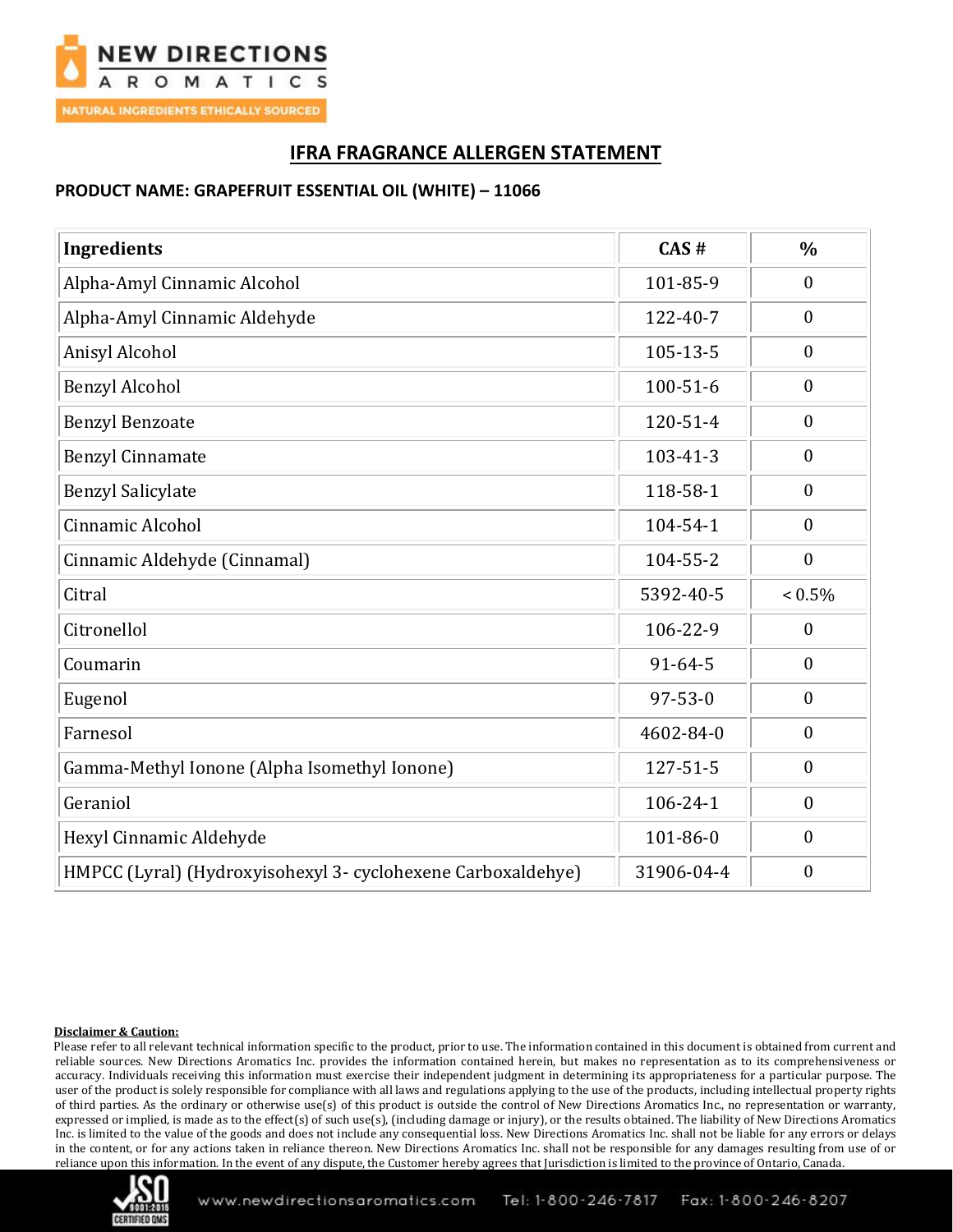

# **IFRA FRAGRANCE ALLERGEN STATEMENT (cont'd)**

# **PRODUCT NAME: GRAPEFRUIT ESSENTIAL OIL (WHITE) – 11066**

| Ingredients                                    | CAS#           | $\%$      |
|------------------------------------------------|----------------|-----------|
| Hydroxycitronellal                             | 107-75-5       | 0         |
| Isoeugenol                                     | $97 - 54 - 1$  | $\theta$  |
| Lilial (Butylphenyl Methylpropional)           | $80 - 54 - 6$  | 0         |
| d-Limonene                                     | 5989-27-5      | $< 93\%$  |
| Linalool                                       | 78-70-6        | $< 0.1\%$ |
| Methyl Heptine Carbonate (Methyl 2- Octynoate) | $111 - 12 - 6$ | 0         |
| Oak Moss Extracts (Evernia Prunastri)          | 90028-68-5     | 0         |
| Tree Moss Extracts (Evernia Furfuracea)        | 90028-67-4     | 0         |

#### **Disclaimer & Caution:**

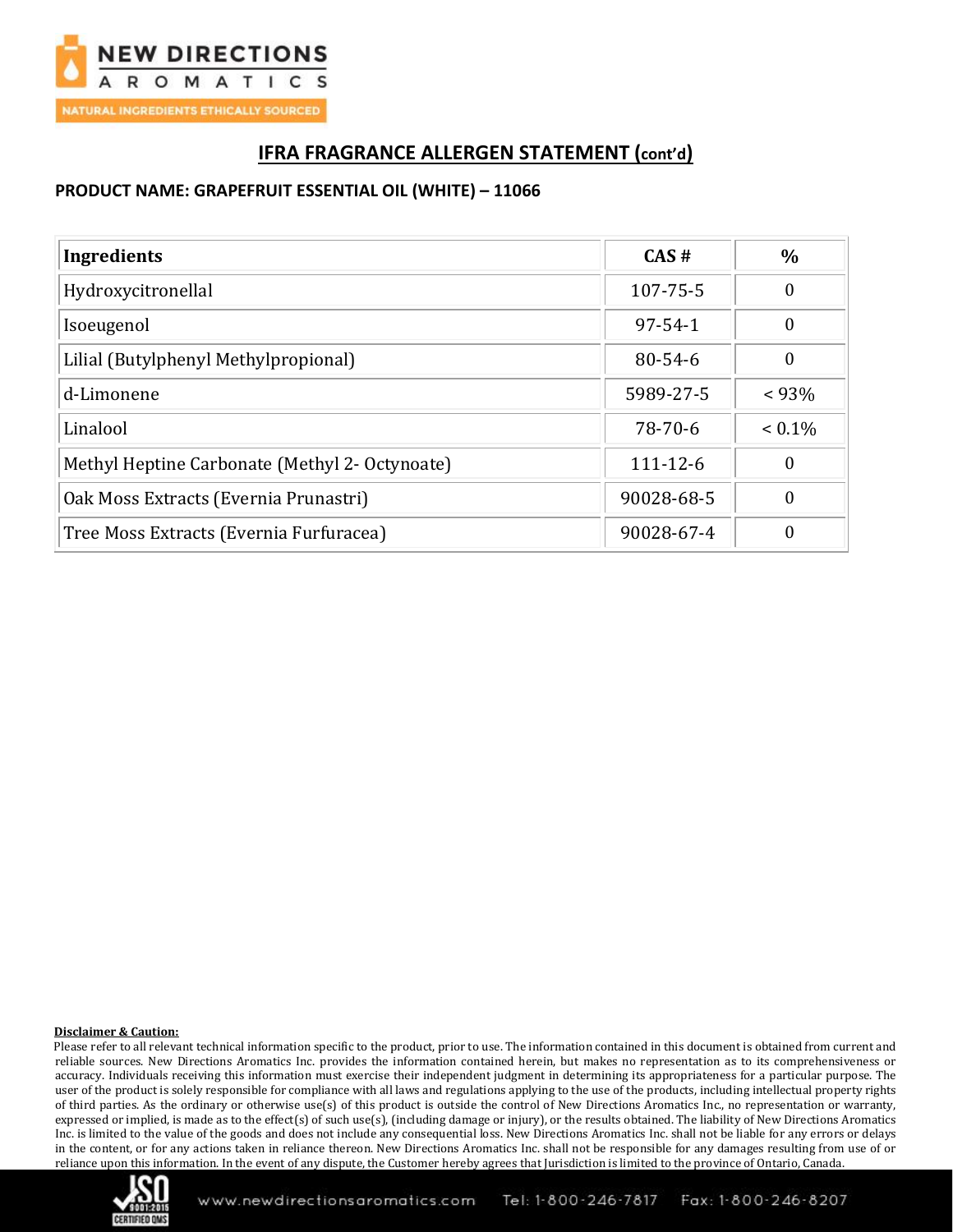

# **DECLARATION OF BOVINE SPONGIFORM ENCEPHALOPATHY (BSE)**

# **PRODUCT NAME: GRAPEFRUIT ESSENTIAL OIL (WHITE) – 11066**

We hereby declare that, to the best of our knowledge, this product was not made with, nor contains, any animal material or derivatives, and is free of BSE.

#### **Disclaimer & Caution:**

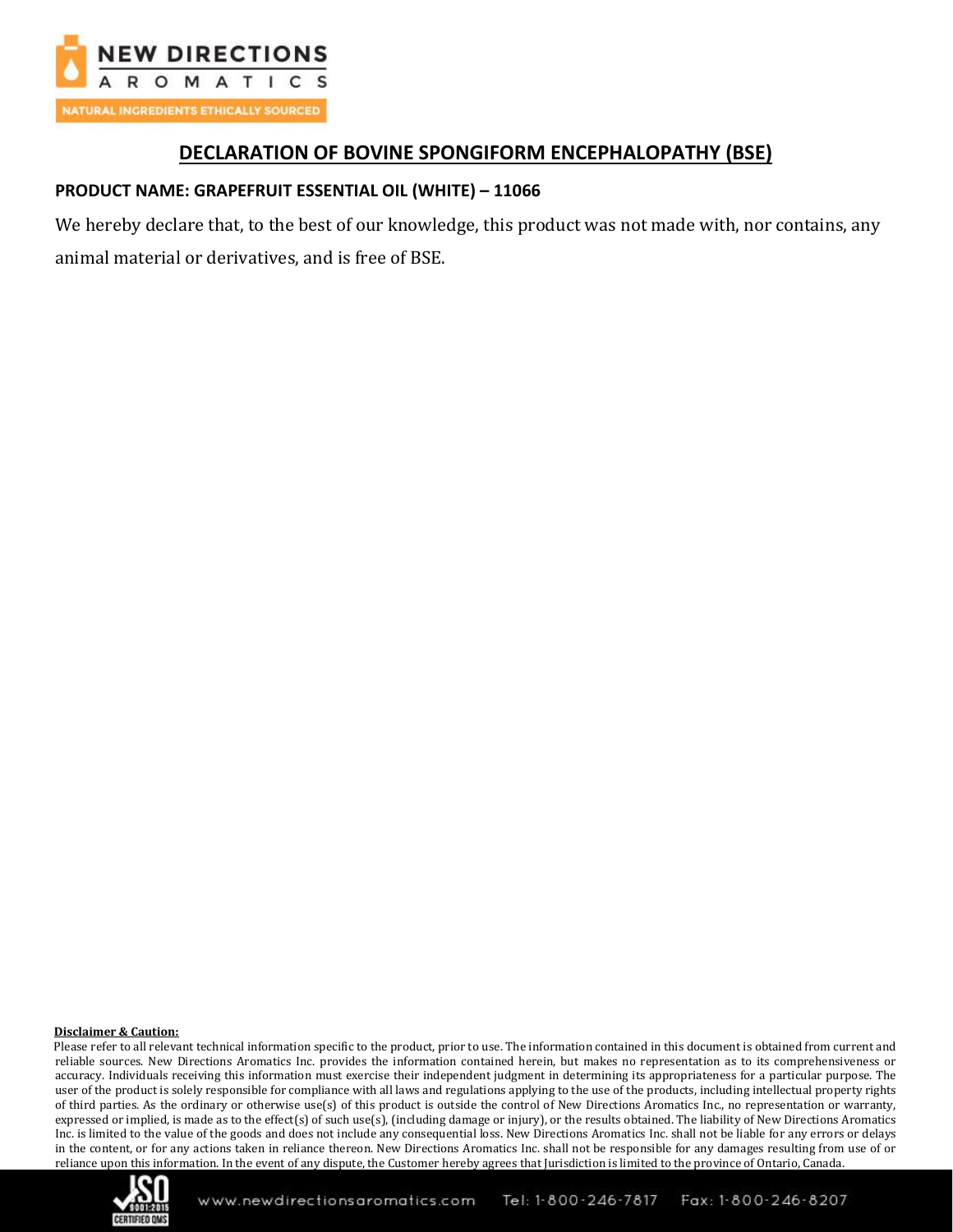

# **CRUELTY-FREE STATEMENT**

### **PRODUCT NAME: GRAPEFRUIT ESSENTIAL OIL (WHITE) – 11066**

We hereby declare that, to the best of our knowledge, this product has not been tested on animals.

#### **Disclaimer & Caution:**

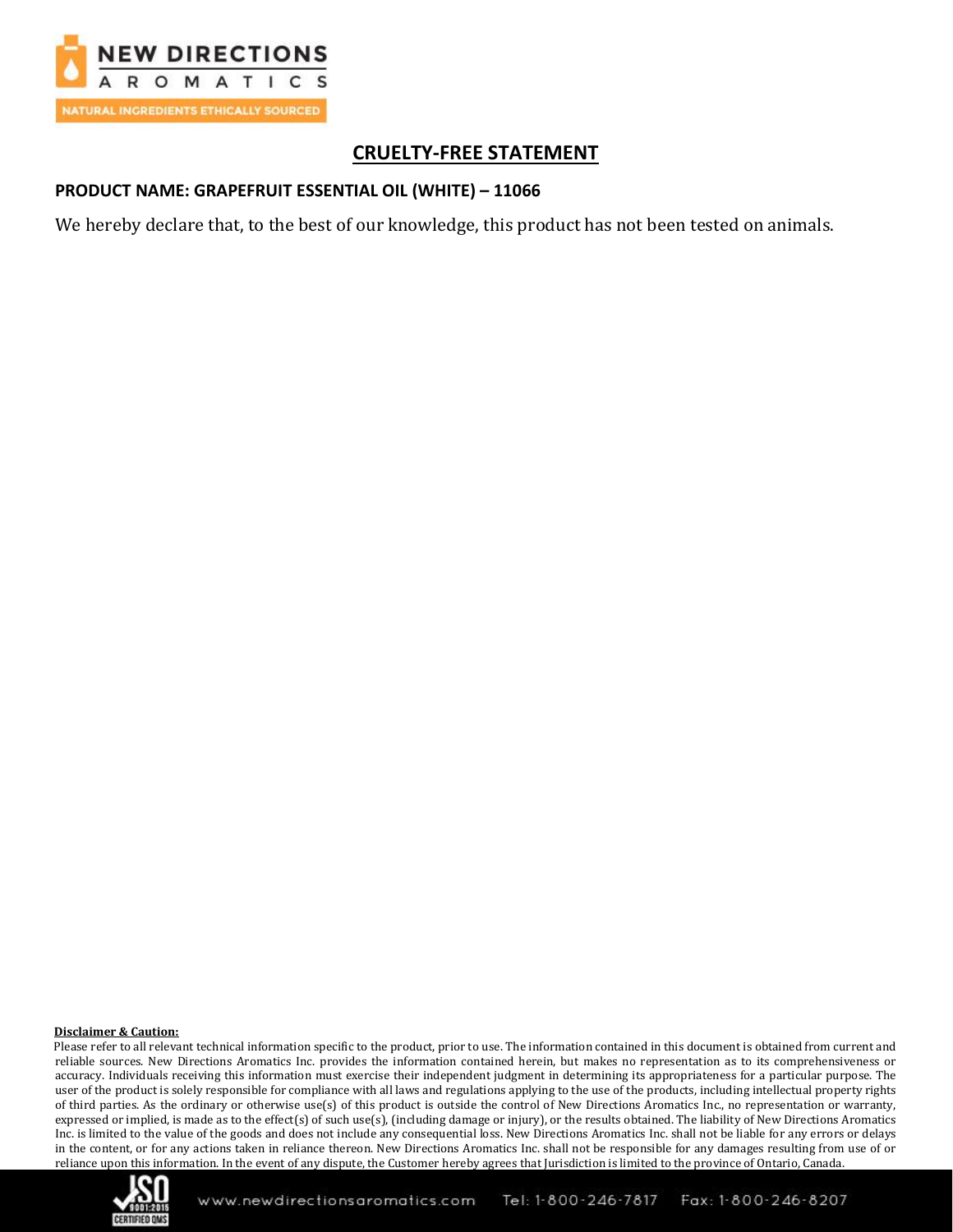

# **KOSHER STATEMENT**

### **PRODUCT NAME: GRAPEFRUIT ESSENTIAL OIL (WHITE) – 11066**

We hereby confirm that this product has been certified to Kosher standards.

#### **Disclaimer & Caution:**

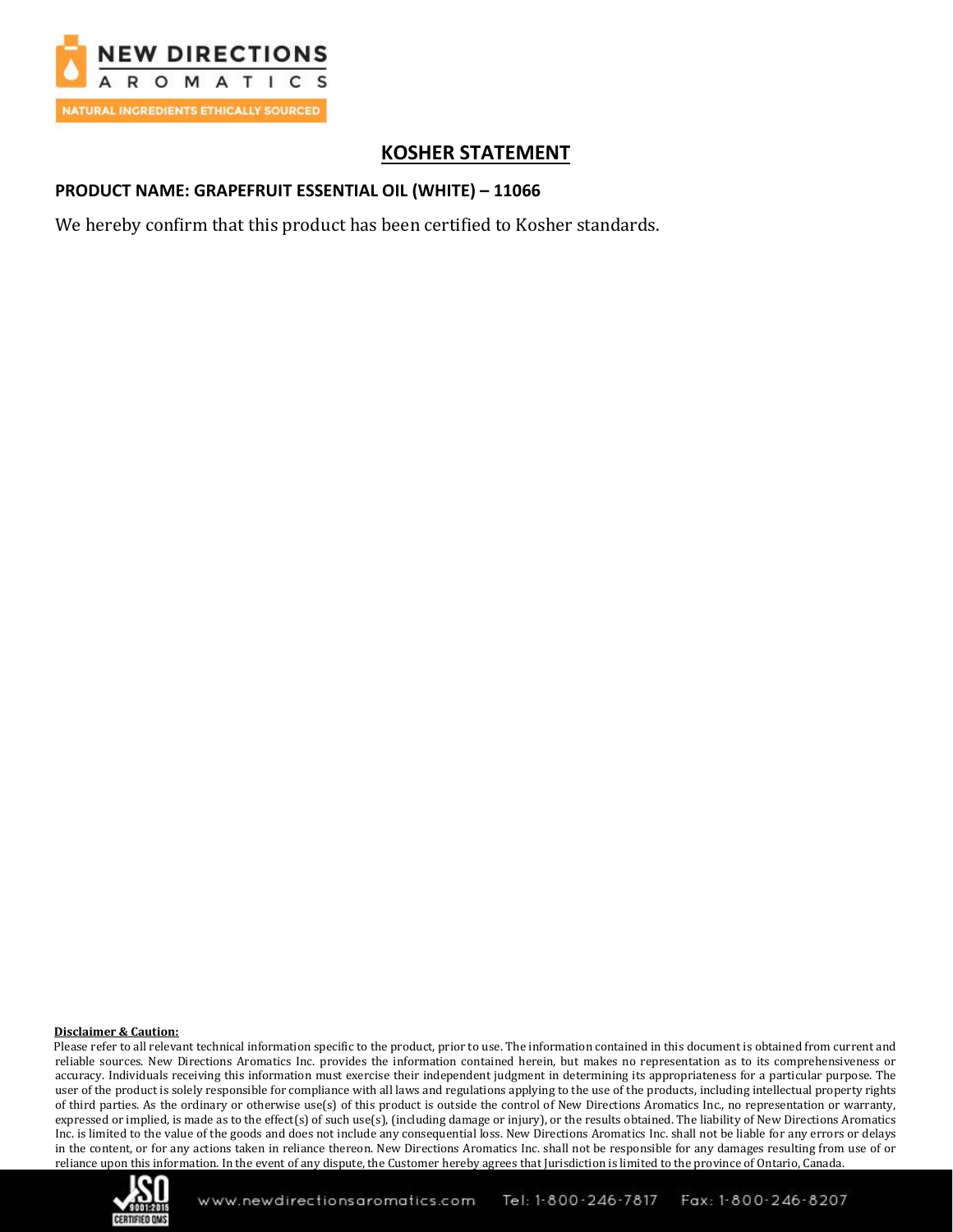

# **VEGAN STATEMENT**

### **PRODUCT NAME: GRAPEFRUIT ESSENTIAL OIL (WHITE) – 11066**

We hereby confirm that this product has been certified to Vegan standards.

#### **Disclaimer & Caution:**

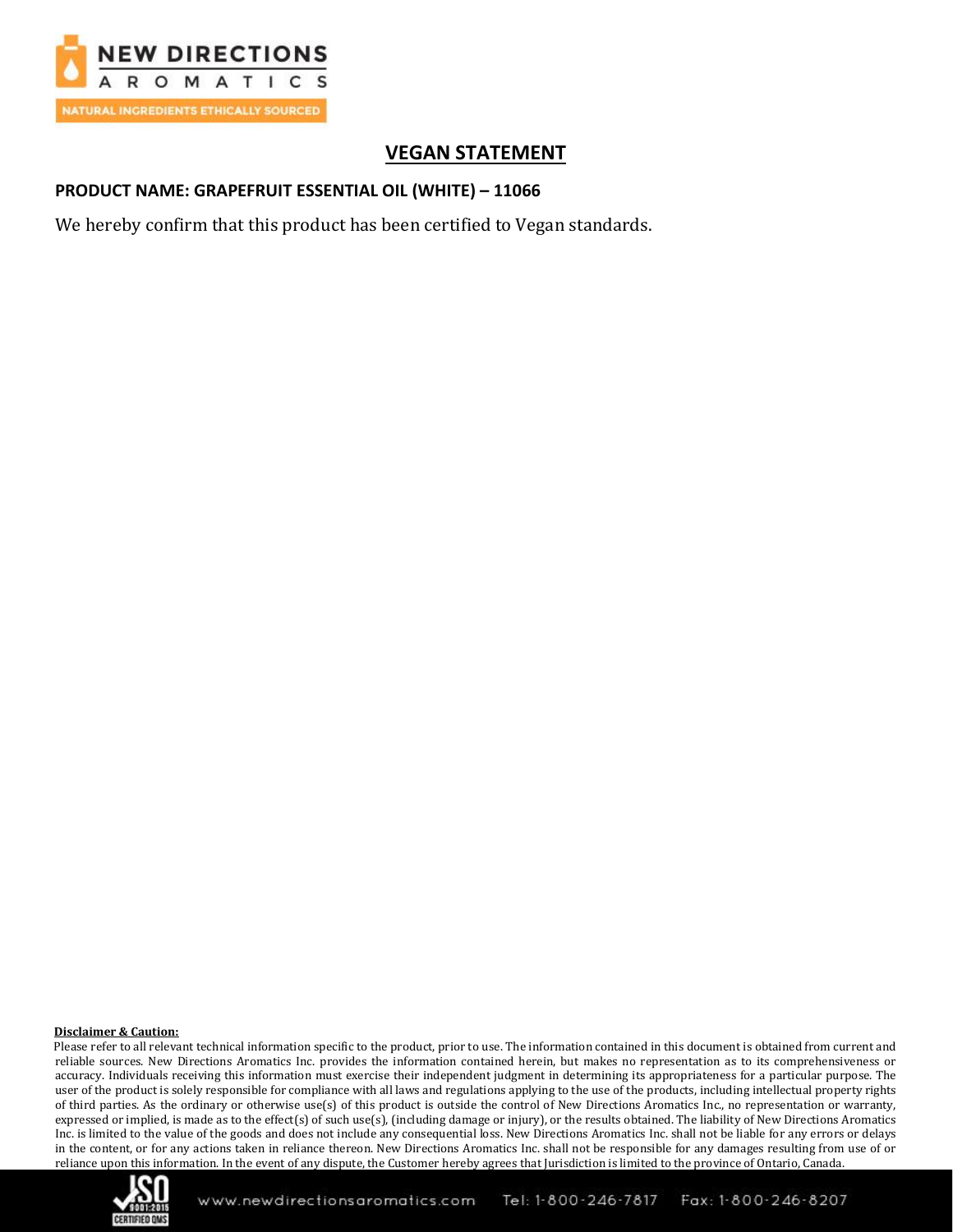

# **CALIFORNIA PROPOSITION 65 STATEMENT**

# **PRODUCT NAME: GRAPEFRUIT ESSENTIAL OIL (WHITE) – 11066**

# **A**Warning:

• This Product can expose you to myrcene, which is known to the State of California to cause cancer. For more information go to [www.P65Warnings.ca.gov.](http://www.p65warnings.ca.gov/)

#### **Disclaimer & Caution:**